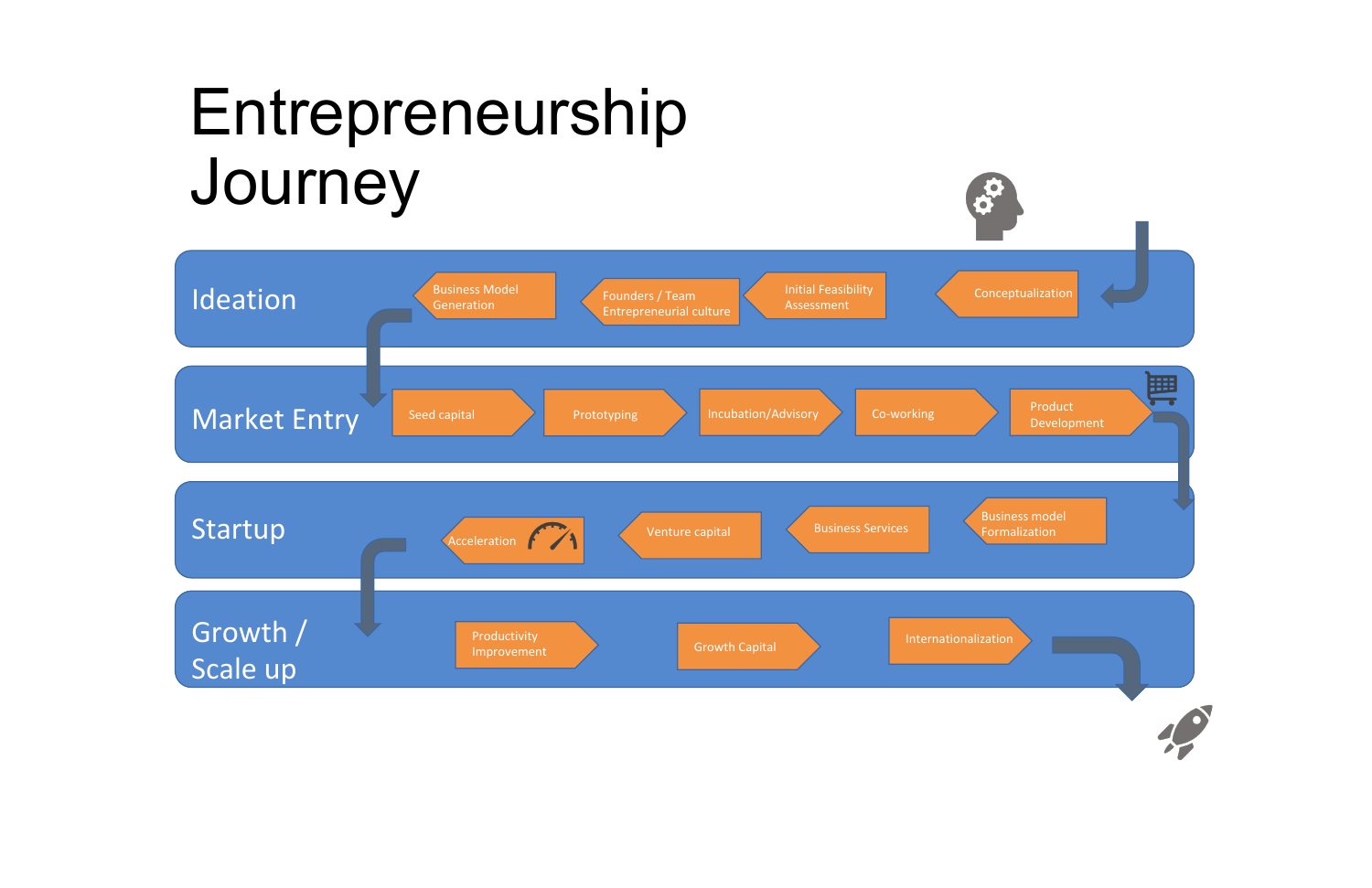|                                      |                                                                                              | Ideation              |                                             |                                     | <b>Market Entry</b> |             |                         |            | <b>Startup</b>         |              |                 |                          | Growth                                 |                             |                       |                          |
|--------------------------------------|----------------------------------------------------------------------------------------------|-----------------------|---------------------------------------------|-------------------------------------|---------------------|-------------|-------------------------|------------|------------------------|--------------|-----------------|--------------------------|----------------------------------------|-----------------------------|-----------------------|--------------------------|
|                                      |                                                                                              | Conceptualiz<br>ation | Founders/Team<br>Entrepreneurial<br>Culture | <b>Business Model</b><br>Generation | Seed Capital        | Prototyping | Incubation/<br>Advisory | Co-working | Product<br>Development | Acceleration | Venture Capital | <b>Business Services</b> | <b>Business Model</b><br>Formalization | Productivity<br>Improvement | <b>Growth Capital</b> | Internationalizatio<br>n |
| Incubators                           | NCB Agile Lab                                                                                |                       |                                             |                                     |                     |             |                         |            |                        |              |                 |                          |                                        |                             |                       |                          |
|                                      | Innovate 10x                                                                                 | O                     |                                             |                                     |                     |             |                         |            |                        |              |                 |                          |                                        |                             |                       |                          |
|                                      | Katalyxt Jamaica                                                                             |                       |                                             |                                     |                     |             |                         |            |                        |              |                 |                          |                                        |                             |                       |                          |
| Accelerators                         | Branson Center for Entrepreneurship -<br>Caribbean                                           |                       | $\bigcirc$                                  | $\bigcirc$                          |                     |             |                         |            |                        |              |                 |                          | $\bigodot$                             |                             |                       |                          |
|                                      | <b>SRC Climate Innovation Center</b>                                                         |                       |                                             |                                     |                     |             |                         |            |                        |              |                 |                          |                                        |                             |                       |                          |
|                                      | JDBC Accelerator                                                                             |                       | e e                                         |                                     |                     |             |                         |            |                        |              |                 |                          |                                        |                             |                       |                          |
| <b>Business Service</b><br>Providers | Founders Institute                                                                           |                       |                                             |                                     |                     |             |                         |            |                        |              |                 |                          |                                        |                             |                       |                          |
|                                      | <b>Business Information Platform</b>                                                         |                       |                                             |                                     |                     |             |                         |            |                        |              |                 |                          |                                        |                             |                       |                          |
|                                      | <b>JMMB SME Resource Centre</b>                                                              |                       |                                             |                                     |                     |             |                         |            |                        |              |                 |                          |                                        |                             |                       |                          |
| <b>Private Sector</b><br>Initiatives | Jamaica Computer Society                                                                     | $\bigcirc$            |                                             |                                     |                     |             |                         |            |                        |              |                 |                          |                                        |                             |                       |                          |
|                                      | JN Foundation                                                                                |                       |                                             |                                     |                     |             |                         |            |                        |              |                 |                          |                                        |                             |                       |                          |
|                                      | <b>Usage Tech Bold Ventures</b>                                                              |                       |                                             |                                     |                     |             |                         |            |                        |              |                 |                          |                                        |                             |                       |                          |
|                                      | I Support Jamaica                                                                            |                       |                                             |                                     |                     |             |                         |            |                        |              |                 |                          |                                        |                             |                       |                          |
| Funding                              | First Angels Jamaica                                                                         |                       |                                             |                                     |                     |             |                         |            |                        |              |                 |                          |                                        |                             |                       |                          |
|                                      | Alpha Angel Investors                                                                        |                       |                                             |                                     |                     |             |                         |            |                        |              |                 |                          |                                        |                             |                       |                          |
|                                      | Fortress                                                                                     |                       |                                             |                                     |                     |             |                         |            |                        |              |                 |                          |                                        |                             |                       |                          |
|                                      | First Global Bank                                                                            |                       |                                             |                                     |                     |             |                         |            |                        |              |                 |                          |                                        |                             |                       |                          |
|                                      | <b>JMMB</b>                                                                                  |                       |                                             |                                     |                     |             |                         |            |                        |              |                 |                          |                                        |                             |                       |                          |
|                                      | Jamaica Venture Capital Programme                                                            |                       |                                             |                                     |                     |             |                         |            |                        |              |                 |                          |                                        |                             |                       |                          |
|                                      | Caribbean Investment Fund                                                                    |                       |                                             |                                     |                     |             |                         |            |                        |              |                 |                          |                                        |                             |                       |                          |
|                                      | Portland Private Equity                                                                      |                       |                                             |                                     |                     |             |                         |            |                        |              |                 |                          |                                        |                             |                       |                          |
|                                      | PROVEN Wealth Limited                                                                        |                       |                                             |                                     |                     |             |                         |            |                        |              |                 |                          |                                        |                             |                       |                          |
|                                      | Small Enterprise Assistance Funds (SEAF)                                                     |                       |                                             |                                     |                     |             |                         |            |                        |              |                 |                          |                                        |                             |                       |                          |
| Academia                             | UWI MORI (Mona Office of Research and<br>Innovation)                                         | $\bigcirc$            |                                             |                                     |                     |             |                         |            |                        |              |                 |                          |                                        |                             |                       |                          |
|                                      | UWI/JBDC Business Advisory Service Center                                                    |                       |                                             |                                     |                     |             |                         |            |                        |              |                 |                          |                                        |                             |                       |                          |
|                                      | <b>UWI Mona Entrepreneurial &amp;</b><br>Commercialization Centre (MECC)                     |                       | $\bullet$                                   |                                     |                     |             |                         | C          |                        |              |                 |                          |                                        |                             |                       |                          |
|                                      | UTech - Joan Duncan School of<br>Entrepreneurship, Ethics and Leadership                     | $\bigcirc$            |                                             |                                     |                     |             |                         |            |                        |              |                 |                          |                                        |                             |                       |                          |
|                                      | UTech - Technology Innovation Center                                                         |                       |                                             |                                     |                     |             |                         |            |                        |              |                 |                          |                                        |                             |                       |                          |
|                                      | UCC (University of the Commonwealth<br>Caribbean)                                            |                       | i<br>S                                      |                                     |                     |             |                         |            |                        |              |                 |                          |                                        |                             |                       |                          |
|                                      | NCU (Northern Caribbean University)                                                          |                       | O                                           |                                     |                     |             |                         |            |                        |              |                 |                          |                                        |                             |                       |                          |
|                                      | Caribbean Maritime University Center for<br>Digital Innovation and Advanced<br>Manufacturing |                       |                                             |                                     |                     |             |                         |            |                        |              |                 |                          |                                        |                             |                       |                          |
| Government /<br><b>Public Sector</b> | DBJ: IGNITE & Voucher Programme                                                              |                       |                                             |                                     |                     |             |                         |            |                        |              |                 |                          |                                        |                             |                       |                          |
|                                      | <b>JBDC</b>                                                                                  |                       |                                             |                                     |                     |             |                         |            |                        |              |                 |                          |                                        |                             |                       |                          |
|                                      | <b>JAMPRO</b>                                                                                |                       |                                             |                                     |                     |             |                         |            |                        |              |                 |                          |                                        |                             |                       |                          |
|                                      | Youth Innovation Centres                                                                     |                       |                                             |                                     |                     |             |                         |            |                        |              |                 |                          |                                        |                             |                       |                          |
|                                      | Jamaica Youth Business Trust                                                                 | e i                   |                                             |                                     |                     |             |                         |            |                        |              |                 |                          |                                        |                             |                       |                          |
|                                      | <b>JIPO</b>                                                                                  |                       |                                             |                                     |                     |             |                         |            |                        |              |                 |                          |                                        |                             |                       |                          |
|                                      | National Commission on S&T (NCST)                                                            |                       |                                             |                                     |                     |             |                         |            |                        |              |                 |                          |                                        |                             |                       |                          |